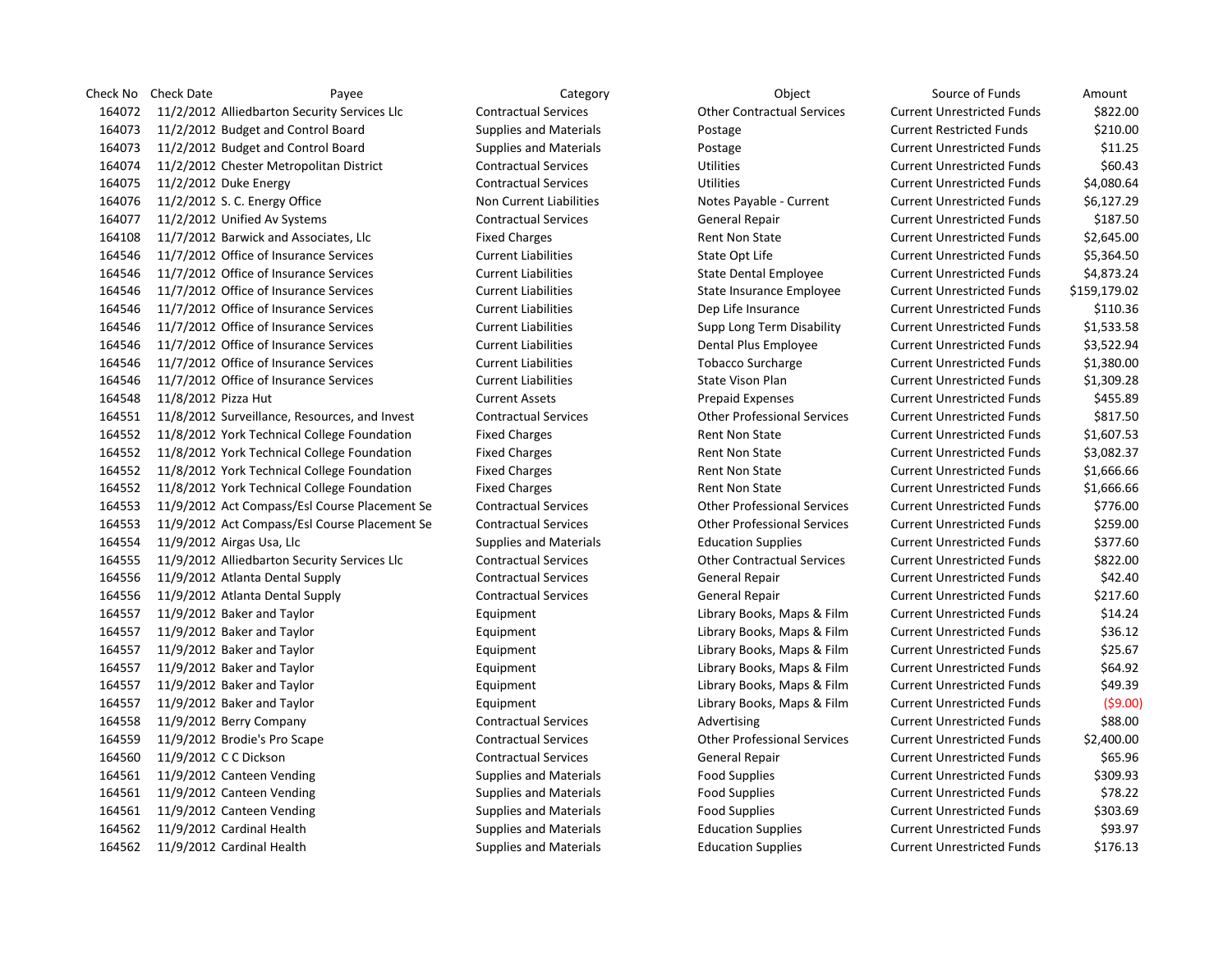Check No Check Date Payee Payee Category Category Check No Check No Cource of Funds Amount 11/9/2012 Cardinal Health Supplies and Materials Education Supplies Current Unrestricted Funds \$60.90 11/9/2012 Cardinal Health Supplies and Materials Education Supplies Current Unrestricted Funds \$60.90 11/9/2012 Cardinal Health Supplies and Materials Education Supplies Current Unrestricted Funds \$60.90 11/9/2012 Cardinal Health Supplies and Materials Education Supplies Current Unrestricted Funds \$60.90 11/9/2012 Cardinal Health Supplies and Materials Education Supplies Current Unrestricted Funds \$48.26 11/9/2012 Cardinal Health Supplies and Materials Education Supplies Current Unrestricted Funds \$31.86 11/9/2012 Cardinal Health Supplies and Materials Education Supplies Current Unrestricted Funds \$58.03 11/9/2012 Cardinal Health Supplies and Materials Education Supplies Current Unrestricted Funds \$85.31 11/9/2012 Cardinal Health Supplies and Materials Education Supplies Current Unrestricted Funds \$5.94 11/9/2012 Cardinal Health Supplies and Materials Education Supplies Current Unrestricted Funds (\$0.01) 11/9/2012 Chef's Catering Supplies and Materials Food Supplies Current Unrestricted Funds \$112.75 11/9/2012 City Electric Accounts - Sc Contractual Services General Repair Current Unrestricted Funds \$66.71 11/9/2012 City Electric Accounts - Sc Contractual Services General Repair Current Unrestricted Funds \$12.05 11/9/2012 City Electric Accounts - Sc Contractual Services General Repair Current Unrestricted Funds \$68.11 11/9/2012 City Electric Accounts - Sc Contractual Services General Repair Current Unrestricted Funds \$85.00 11/9/2012 Cox's Rock Hill Inc Contractual Services Other Professional Services Current Unrestricted Funds \$1,670.00 11/9/2012 Cox's Rock Hill Inc Contractual Services Other Professional Services Current Unrestricted Funds (\$325.00) 11/9/2012 Cox's Rock Hill Inc Contractual Services Other Professional Services Current Unrestricted Funds \$190.00 11/9/2012 Fastenal Contractual Services Other Contractual Services Current Unrestricted Funds \$57.33 11/9/2012 Fortune Academy Inc Contractual Services Other Professional Services Current Unrestricted Funds \$1,865.70 11/9/2012 Gala Affairs Party Rentals Contractual Services Other Professional Services Current Unrestricted Funds \$695.23 11/9/2012 Galls, an Aramark Company Supplies and Materials Clothing Supplies Current Unrestricted Funds \$120.00 11/9/2012 Galls, an Aramark Company Supplies and Materials Clothing Supplies Current Unrestricted Funds \$120.00 11/9/2012 Galls, an Aramark Company Supplies and Materials Clothing Supplies Current Unrestricted Funds \$120.00 11/9/2012 Galls, an Aramark Company Supplies and Materials Clothing Supplies Current Unrestricted Funds \$120.00 11/9/2012 Galls, an Aramark Company Supplies and Materials Clothing Supplies Current Unrestricted Funds \$120.00 11/9/2012 Galls, an Aramark Company Supplies and Materials Clothing Supplies Current Unrestricted Funds \$120.00 11/9/2012 Galls, an Aramark Company Supplies and Materials Clothing Supplies Current Unrestricted Funds \$120.00 11/9/2012 Galls, an Aramark Company Supplies and Materials Clothing Supplies Current Unrestricted Funds \$120.00 11/9/2012 Galls, an Aramark Company Supplies and Materials Clothing Supplies Current Unrestricted Funds \$120.00 11/9/2012 Galls, an Aramark Company Supplies and Materials Clothing Supplies Current Unrestricted Funds \$120.00 11/9/2012 Galls, an Aramark Company Supplies and Materials Clothing Supplies Current Unrestricted Funds \$120.00 11/9/2012 Galls, an Aramark Company Supplies and Materials Clothing Supplies Current Unrestricted Funds \$40.00 11/9/2012 Galls, an Aramark Company Supplies and Materials Clothing Supplies Current Unrestricted Funds \$36.00 11/9/2012 Galls, an Aramark Company Supplies and Materials Clothing Supplies Current Unrestricted Funds \$180.00 11/9/2012 Galls, an Aramark Company Supplies and Materials Clothing Supplies Current Unrestricted Funds \$272.00 11/9/2012 Galls, an Aramark Company Supplies and Materials Clothing Supplies Current Unrestricted Funds \$306.00 11/9/2012 Galls, an Aramark Company Supplies and Materials Clothing Supplies Current Unrestricted Funds \$66.00 11/9/2012 Galls, an Aramark Company Supplies and Materials Clothing Supplies Current Unrestricted Funds \$33.00 11/9/2012 Galls, an Aramark Company Supplies and Materials Clothing Supplies Current Unrestricted Funds \$306.00 11/9/2012 Galls, an Aramark Company Supplies and Materials Clothing Supplies Current Unrestricted Funds \$36.00

11/9/2012 Galls, an Aramark Company Supplies and Materials Clothing Supplies Current Unrestricted Funds \$21.64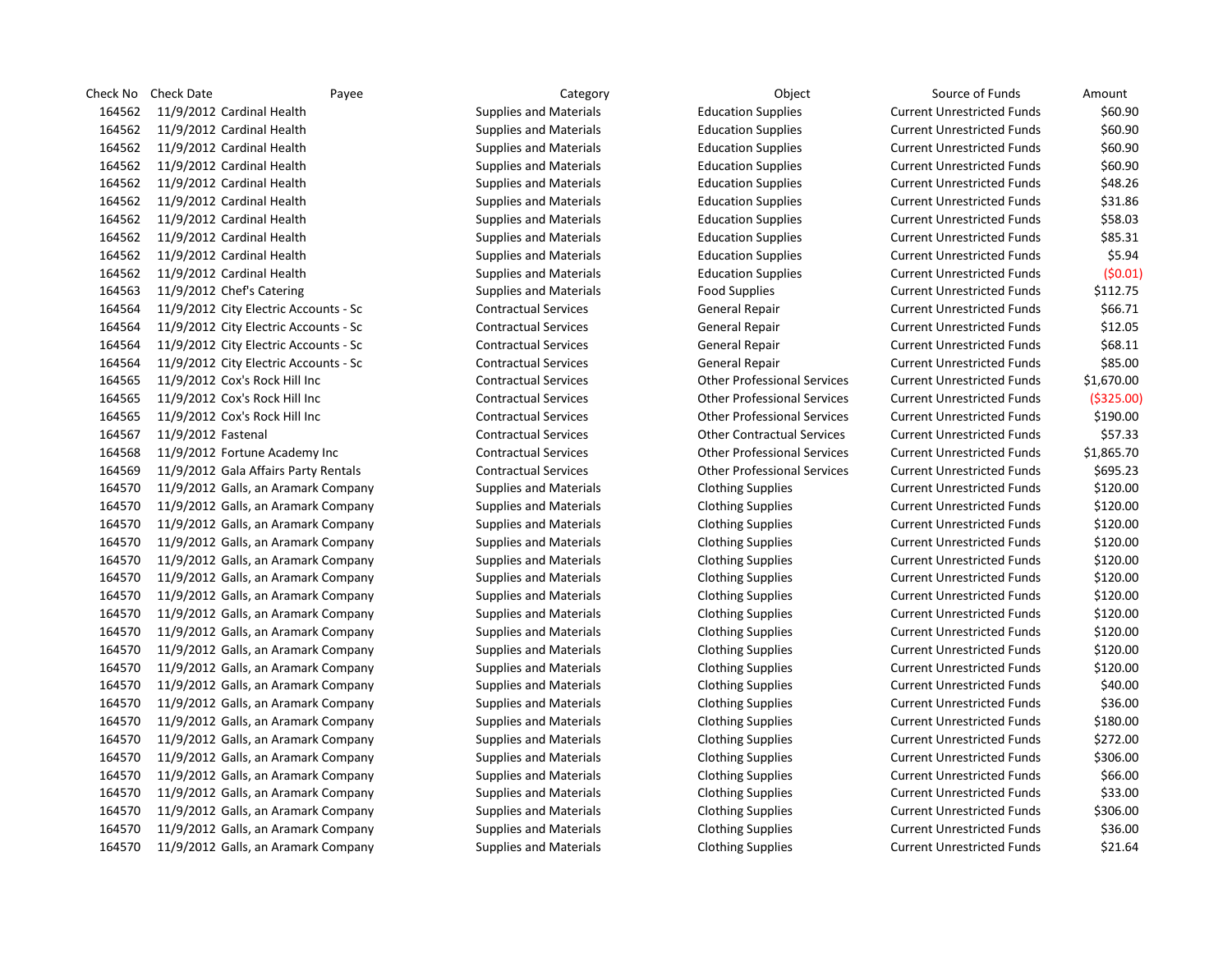| Check No | Check Date<br>Payee                           | Category                      | Object                             | Source of Funds                   | Amount      |
|----------|-----------------------------------------------|-------------------------------|------------------------------------|-----------------------------------|-------------|
| 164571   | 11/9/2012 Gateway Supply Company              | <b>Contractual Services</b>   | General Repair                     | <b>Current Unrestricted Funds</b> | \$281.04    |
| 164572   | 11/9/2012 Greens Commercial Cleaning, Inc.    | <b>Contractual Services</b>   | <b>Other Contractual Services</b>  | <b>Current Unrestricted Funds</b> | \$4,221.50  |
| 164572   | 11/9/2012 Greens Commercial Cleaning, Inc.    | <b>Contractual Services</b>   | <b>Other Contractual Services</b>  | <b>Current Unrestricted Funds</b> | \$1,740.00  |
| 164573   | 11/9/2012 Iparadigms, Llc                     | <b>Contractual Services</b>   | <b>Other Professional Services</b> | <b>Current Unrestricted Funds</b> | \$1,000.00  |
| 164573   | 11/9/2012 Iparadigms, Llc                     | <b>Contractual Services</b>   | <b>Other Professional Services</b> | <b>Current Unrestricted Funds</b> | \$10,410.40 |
| 164574   | 11/9/2012 YTC Employee                        | <b>Supplies and Materials</b> | <b>Maintenance Supplies</b>        | <b>Current Unrestricted Funds</b> | \$2,396.80  |
| 164575   | 11/9/2012 Lewis Fence Company Inc             | <b>Contractual Services</b>   | <b>Other Professional Services</b> | <b>Master Plan</b>                | \$2,470.09  |
| 164575   | 11/9/2012 Lewis Fence Company Inc             | <b>Contractual Services</b>   | <b>Other Professional Services</b> | <b>Master Plan</b>                | \$2,160.00  |
| 164576   | 11/9/2012 Melanie Rowe Catering               | <b>Supplies and Materials</b> | <b>Food Supplies</b>               | <b>Current Unrestricted Funds</b> | \$583.80    |
| 164576   | 11/9/2012 Melanie Rowe Catering               | <b>Supplies and Materials</b> | <b>Food Supplies</b>               | <b>Current Unrestricted Funds</b> | \$1,336.50  |
| 164577   | 11/9/2012 Mid-Carolina Ahec, Inc.             | <b>Contractual Services</b>   | <b>Other Professional Services</b> | <b>Current Unrestricted Funds</b> | \$48.00     |
| 164578   | 11/9/2012 Modular Designs of Charlotte, Inc   | <b>Contractual Services</b>   | <b>General Repair</b>              | <b>Current Unrestricted Funds</b> | \$421.00    |
| 164578   | 11/9/2012 Modular Designs of Charlotte, Inc.  | <b>Contractual Services</b>   | General Repair                     | <b>Current Unrestricted Funds</b> | \$93.00     |
| 164578   | 11/9/2012 Modular Designs of Charlotte, Inc.  | <b>Contractual Services</b>   | General Repair                     | <b>Current Unrestricted Funds</b> | \$360.00    |
| 164578   | 11/9/2012 Modular Designs of Charlotte, Inc.  | <b>Contractual Services</b>   | General Repair                     | <b>Current Unrestricted Funds</b> | \$239.00    |
| 164578   | 11/9/2012 Modular Designs of Charlotte, Inc.  | <b>Contractual Services</b>   | General Repair                     | <b>Current Unrestricted Funds</b> | \$189.00    |
| 164579   | 11/9/2012 Oce' Imagistec Inc                  | <b>Fixed Charges</b>          | Leased To Own Equip                | <b>Current Unrestricted Funds</b> | \$2,968.76  |
| 164579   | 11/9/2012 Oce' Imagistec Inc                  | <b>Fixed Charges</b>          | Leased To Own Equip                | <b>Current Unrestricted Funds</b> | \$87.67     |
| 164579   | 11/9/2012 Oce' Imagistec Inc                  | <b>Fixed Charges</b>          | Leased To Own Equip                | <b>Current Unrestricted Funds</b> | \$423.30    |
| 164580   | 11/9/2012 Ontario Investments Inc             | <b>Fixed Charges</b>          | Leased To Own Equip                | <b>Current Unrestricted Funds</b> | \$1,414.35  |
| 164581   | 11/9/2012 Ontario Investments Inc             | <b>Fixed Charges</b>          | Leased To Own Equip                | <b>Current Unrestricted Funds</b> | \$1,305.39  |
| 164582   | 11/9/2012 Ontario Investments Inc             | <b>Fixed Charges</b>          | Leased To Own Equip                | <b>Current Unrestricted Funds</b> | \$189.80    |
| 164583   | 11/9/2012 Ontario Investments Inc             | <b>Fixed Charges</b>          | Leased To Own Equip                | <b>Current Unrestricted Funds</b> | \$196.64    |
| 164584   | 11/9/2012 Ontario Investments Inc             | <b>Fixed Charges</b>          | <b>Rental Other</b>                | <b>Current Unrestricted Funds</b> | \$156.22    |
| 164585   | 11/9/2012 Palmetto Tire and Service           | <b>Contractual Services</b>   | <b>General Repair</b>              | <b>Current Unrestricted Funds</b> | \$619.65    |
| 164586   | 11/9/2012 Panera Llc                          | <b>Supplies and Materials</b> | <b>Food Supplies</b>               | <b>Current Unrestricted Funds</b> | \$88.02     |
| 164587   | 11/9/2012 Patterson Dental Company            | <b>Supplies and Materials</b> | <b>Education Supplies</b>          | <b>Current Unrestricted Funds</b> | \$42.76     |
| 164588   | 11/9/2012 Porter Paints                       | <b>Contractual Services</b>   | <b>General Repair</b>              | <b>Current Unrestricted Funds</b> | \$37.06     |
| 164588   | 11/9/2012 Porter Paints                       | <b>Contractual Services</b>   | <b>General Repair</b>              | <b>Current Unrestricted Funds</b> | \$267.07    |
| 164588   | 11/9/2012 Porter Paints                       | <b>Contractual Services</b>   | <b>General Repair</b>              | <b>Current Unrestricted Funds</b> | \$235.56    |
| 164589   | 11/9/2012 Quick Fuel                          | <b>Supplies and Materials</b> | Fuel                               | <b>Current Unrestricted Funds</b> | \$506.41    |
| 164590   | 11/9/2012 Rittenhouse Book Distributors       | Equipment                     | Library Books, Maps & Film         | <b>Current Unrestricted Funds</b> | \$400.00    |
| 164591   | 11/9/2012 Saf Technologies                    | <b>Contractual Services</b>   | <b>Other Professional Services</b> | <b>Current Unrestricted Funds</b> | \$500.00    |
| 164592   | 11/9/2012 SC Manufacturing Extension Partners | <b>Contractual Services</b>   | <b>Other Professional Services</b> | <b>Current Unrestricted Funds</b> | \$12,665.00 |
| 164592   | 11/9/2012 SC Manufacturing Extension Partners | <b>Contractual Services</b>   | <b>Other Professional Services</b> | <b>Current Unrestricted Funds</b> | \$2,360.00  |
| 164593   | 11/9/2012 Shred With Us                       | <b>Contractual Services</b>   | <b>Other Professional Services</b> | <b>Current Unrestricted Funds</b> | \$315.90    |
| 164594   | 11/9/2012 Sign Techniques                     | <b>Contractual Services</b>   | General Repair                     | <b>Current Unrestricted Funds</b> | \$55.37     |
| 164595   | 11/9/2012 Softdocs Inc                        | <b>Contractual Services</b>   | <b>Other Contractual Services</b>  | <b>Current Unrestricted Funds</b> | \$6,466.00  |
| 164596   | 11/9/2012 Sourceone Healthcare                | <b>Supplies and Materials</b> | Medical & Lab Supplies             | <b>Current Unrestricted Funds</b> | \$85.00     |
| 164597   | 11/9/2012 Southeastern Paper Group, Inc       | <b>Supplies and Materials</b> | Janitorial Supplies                | <b>Current Unrestricted Funds</b> | \$650.56    |
| 164597   | 11/9/2012 Southeastern Paper Group, Inc.      | <b>Supplies and Materials</b> | Janitorial Supplies                | <b>Current Unrestricted Funds</b> | \$385.20    |
| 164597   | 11/9/2012 Southeastern Paper Group, Inc.      | <b>Supplies and Materials</b> | Janitorial Supplies                | <b>Current Unrestricted Funds</b> | \$1.244.57  |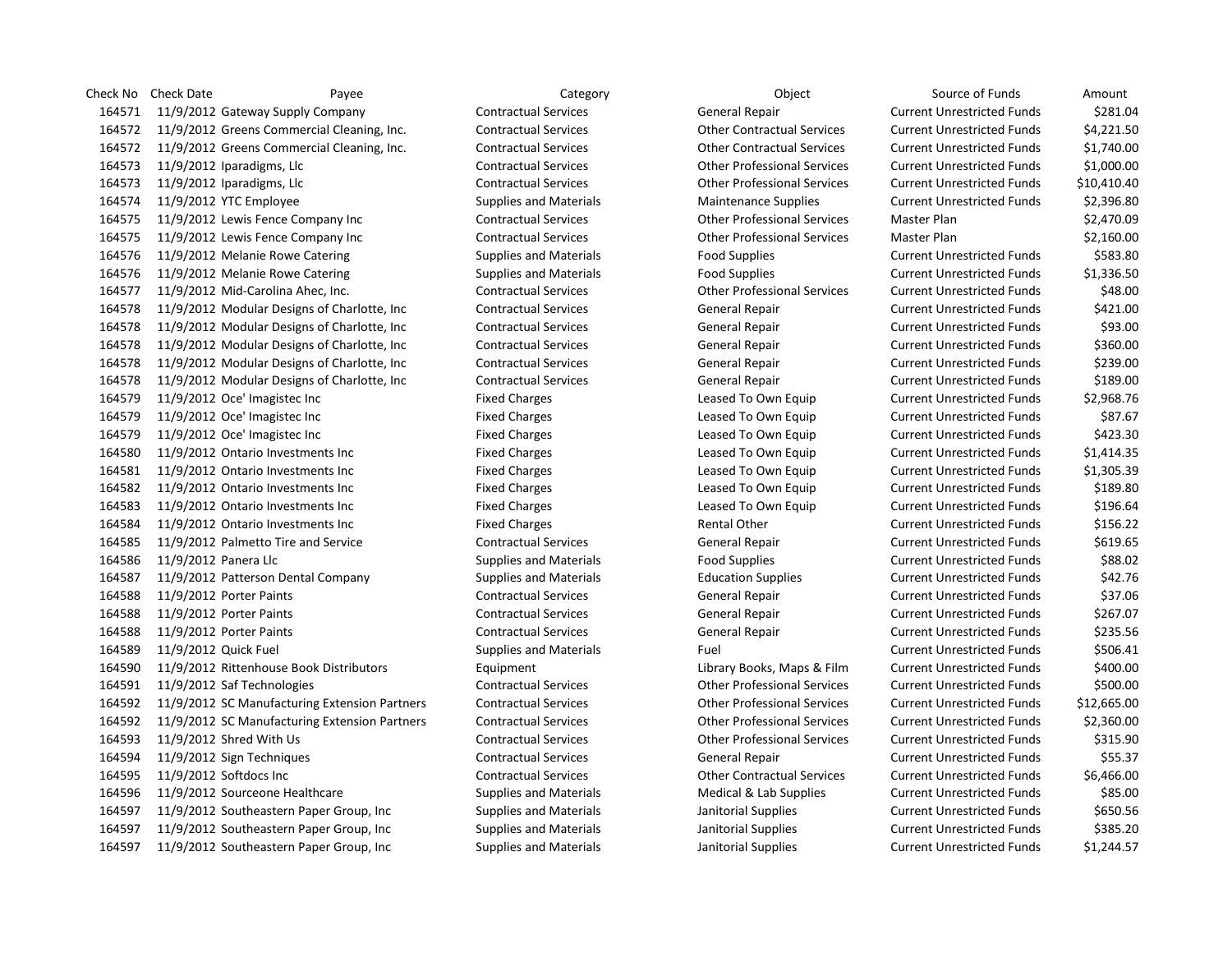Check No Check Date Payee Payee Category Category Check No Check No Cource of Funds Amount 11/9/2012 Southeastern Paper Group, Inc Supplies and Materials Janitorial Supplies Current Unrestricted Funds \$441.47 11/9/2012 Staffmark Contractual Services Other Professional Services Current Unrestricted Funds \$255.40 11/9/2012 Staffmark Contractual Services Other Contractual Services Current Unrestricted Funds \$1,050.28 11/9/2012 Staffmark Contractual Services Other Professional Services Current Unrestricted Funds \$255.40 11/9/2012 Staffmark Contractual Services Other Contractual Services Current Unrestricted Funds \$1,138.60 11/9/2012 Staffmark Contractual Services Other Professional Services Current Unrestricted Funds \$501.86 11/9/2012 Staffmark Contractual Services Other Professional Services Current Unrestricted Funds \$504.42 11/9/2012 W Square Advertising Contractual Services Advertising Current Unrestricted Funds \$1,166.82 11/9/2012 West Group Equipment Library Books, Maps & Film Current Unrestricted Funds \$648.20 11/9/2012 West Group Equipment Library Books, Maps & Film Current Unrestricted Funds \$472.80 11/9/2012 Furman University Travel In State Registration Fee Current Unrestricted Funds \$195.00 11/9/2012 Furman University Travel In State Registration Fee Current Unrestricted Funds \$195.00 11/9/2012 Furman University Travel In State Registration Fee Current Unrestricted Funds \$225.00 11/9/2012 Furman University Travel In State Registration Fee Current Unrestricted Funds \$120.00 11/9/2012 Furman University Travel In State Registration Fee Current Unrestricted Funds \$120.00 11/12/2012 Galls, an Aramark Company Supplies and Materials Clothing Supplies Current Unrestricted Funds \$108.00 11/12/2012 Galls, an Aramark Company Supplies and Materials Clothing Supplies Current Unrestricted Funds \$1.88 11/12/2012 Jacksons Kitchen Supplies and Materials Food Supplies Current Unrestricted Funds \$2,602.50 11/12/2012 Keck and Wood, Inc Permanent Improvements Fees, Arch, Eng & Other Master Plan \$399.90 164605 11/12/2012 Lowes Home Centers Contractual Services General Repair Current Unrestricted Funds \$31.33 11/12/2012 Lowes Home Centers Contractual Services General Repair Current Unrestricted Funds \$11.71 11/12/2012 Lowes Home Centers Contractual Services General Repair Current Unrestricted Funds \$132.04 164605 11/12/2012 Lowes Home Centers Contractual Services General Repair Current Unrestricted Funds \$7.66 11/12/2012 Lowes Home Centers Contractual Services General Repair Current Unrestricted Funds \$26.87 11/12/2012 Ontario Investments Inc Fixed Charges Rental Other Current Unrestricted Funds \$49.33 11/12/2012 Ontario Investments Inc Fixed Charges Leased To Own Equip Current Unrestricted Funds \$265.36 11/12/2012 Ontario Investments Inc Fixed Charges Leased To Own Equip Current Unrestricted Funds \$244.92 11/12/2012 Staffmark Contractual Services Other Contractual Services Current Unrestricted Funds \$1,050.28 11/12/2012 Staffmark Contractual Services Other Professional Services Current Unrestricted Funds \$255.40 11/12/2012 Staffmark Contractual Services Other Contractual Services Current Unrestricted Funds \$1,138.60 11/12/2012 Staffmark Contractual Services Other Professional Services Current Unrestricted Funds \$255.40 11/12/2012 Staffmark Contractual Services Other Contractual Services Current Unrestricted Funds \$1,138.60 11/12/2012 Staffmark Contractual Services Other Professional Services Current Unrestricted Funds \$255.40 11/13/2012 Hilton Garden Inn Rock Hill Travel Travel Current Unrestricted Funds \$120.99 11/13/2012 Sysco Food Services of Charlotte Ll Supplies and Materials Food Supplies Current Unrestricted Funds \$1,315.40 11/13/2012 Sysco Food Services of Charlotte Ll Supplies and Materials Food Supplies Current Unrestricted Funds \$50.45 11/13/2012 Sysco Food Services of Charlotte Ll Supplies and Materials Food Supplies Current Unrestricted Funds \$945.75 11/13/2012 Sysco Food Services of Charlotte Ll Supplies and Materials Food Supplies Current Unrestricted Funds \$62.90 11/13/2012 Sysco Food Services of Charlotte Ll Supplies and Materials Food Supplies Current Unrestricted Funds \$1,362.44 11/13/2012 Sysco Food Services of Charlotte Ll Supplies and Materials Food Supplies Current Unrestricted Funds \$217.95 11/13/2012 Sysco Food Services of Charlotte Ll Supplies and Materials Food Supplies Current Unrestricted Funds \$1,325.47

11/13/2012 Sysco Food Services of Charlotte Ll Supplies and Materials Food Supplies Current Unrestricted Funds \$43.78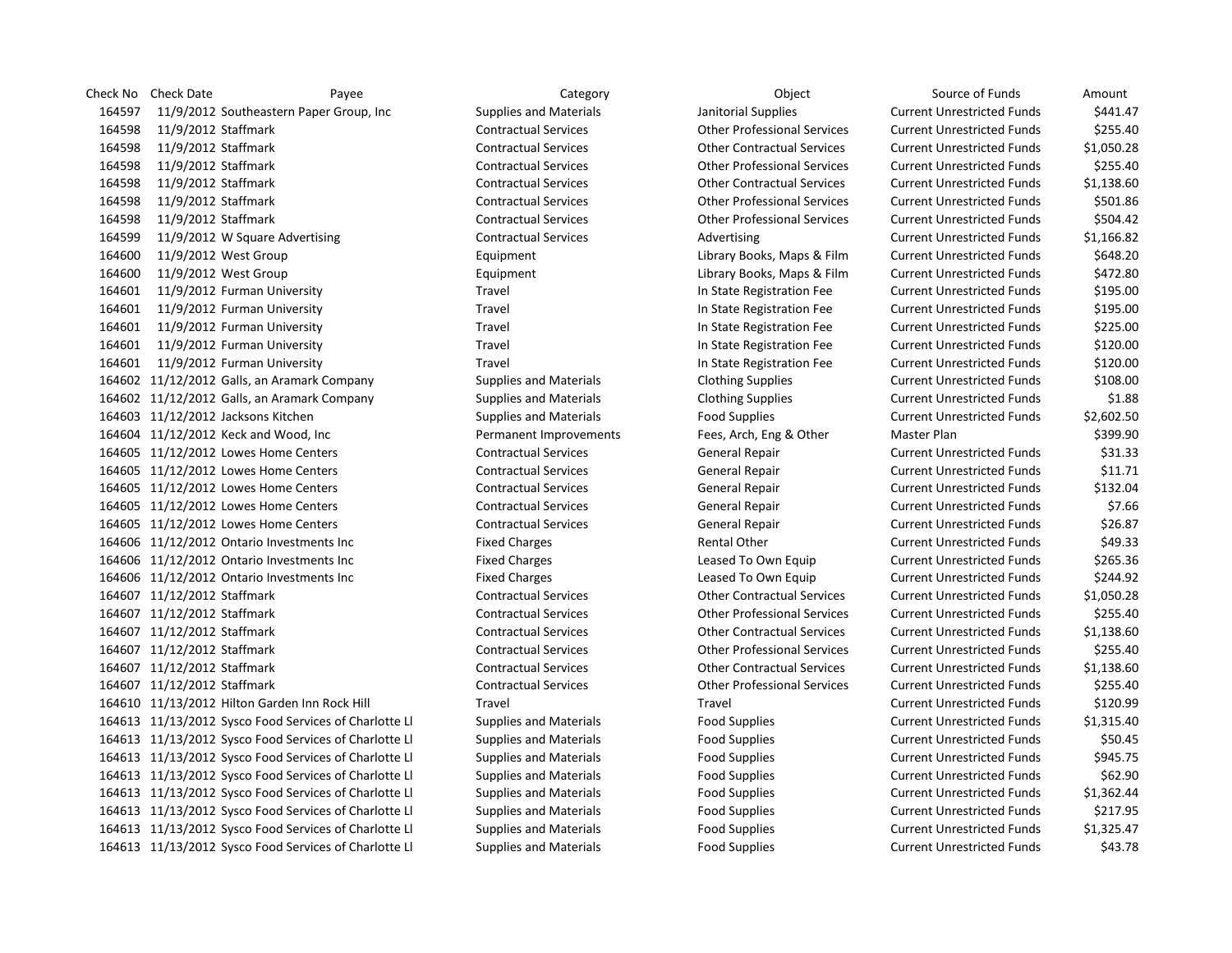Check No Check Date Payee Payee Category Category Check No Check No Cource of Funds Amount 11/13/2012 Sysco Food Services of Charlotte Ll Supplies and Materials Food Supplies Current Unrestricted Funds \$50.45 11/13/2012 Sysco Food Services of Charlotte Ll Supplies and Materials Food Supplies Current Unrestricted Funds \$1,309.76 11/13/2012 Sysco Food Services of Charlotte Ll Supplies and Materials Food Supplies Current Unrestricted Funds \$35.20 11/15/2012 Chester Rental Uniform Supplies and Materials Clothing Supplies Current Unrestricted Funds \$12.18 11/15/2012 Chester Rental Uniform Supplies and Materials Clothing Supplies Current Unrestricted Funds \$12.18 11/15/2012 Chester Rental Uniform Supplies and Materials Clothing Supplies Current Unrestricted Funds \$12.18 11/15/2012 Chester Rental Uniform Supplies and Materials Clothing Supplies Current Unrestricted Funds \$12.18 11/15/2012 Chester Rental Uniform Supplies and Materials Clothing Supplies Current Unrestricted Funds \$12.18 11/15/2012 Chester Rental Uniform Supplies and Materials Clothing Supplies Current Unrestricted Funds \$1.46 11/15/2012 Chester Rental Uniform Current Liabilities Uniform Current Unrestricted Funds \$60.90 11/16/2012 American Society of Health- System Fixed Charges Dues & Membership Fees Current Unrestricted Funds \$69.00 11/16/2012 Arts Council of York County Fixed Charges Dues & Membership Fees Current Unrestricted Funds \$16.00 11/16/2012 Boykin and Davis Llc Contractual Services Legal Services Current Unrestricted Funds \$684.25 11/16/2012 Chronicle of Higher Education Supplies and Materials Office Supplies Current Unrestricted Funds \$82.50 11/16/2012 City Club of Rock Hill Fixed Charges Dues & Membership Fees Current Unrestricted Funds \$33.33 11/16/2012 City Club of Rock Hill Fixed Charges Dues & Membership Fees Current Unrestricted Funds \$58.33 164675 11/16/2012 Jrcert **Example 2012 164675 11/16/2012** Jrcert Current Unrestricted Funds 5250.00 11/16/2012 Lancaster County Economic Developme Fixed Charges Dues & Membership Fees Current Unrestricted Funds \$1,000.00 164677 11/16/2012 Mc Alister's Deli Supplies and Materials Food Supplies Food Supplies Current Unrestricted Funds \$114.81 11/16/2012 Natl College Testing Associaton Fixed Charges Dues & Membership Fees Current Unrestricted Funds \$40.00 11/16/2012 Natl League for Nursing Fixed Charges Dues & Membership Fees Current Unrestricted Funds \$2,325.00 11/16/2012 Redtree Landscape Design Op Revenue - CE Tuition C/E Current Unrestricted Funds \$240.00 11/16/2012 Rock Hill Economic Development Corp Supplies and Materials Other Supplies Current Unrestricted Funds \$15.00 11/16/2012 S C Assoc of Student Fin Aid Admin Fixed Charges Dues & Membership Fees Current Unrestricted Funds \$30.00 11/16/2012 S C Chamber of Commerce Fixed Charges Dues & Membership Fees Current Unrestricted Funds \$500.00 11/16/2012 Skillpath Seminars Travel In State Registration Fee Current Unrestricted Funds \$149.00 11/16/2012 Surveillance, Resources, and Invest Contractual Services Other Professional Services Current Unrestricted Funds \$763.00 11/16/2012 U.S. Postal Service Supplies and Materials Postage Current Unrestricted Funds \$190.00 11/16/2012 York Technical College Foundation Op Revenue - Other Current Unres Other Current Unrestricted Funds \$13,500.00 11/16/2012 Youvisit Llc Travel Travel Current Unrestricted Funds \$54.89 11/16/2012 Chester Metropolitan District Contractual Services Utilities Current Unrestricted Funds \$314.95 11/16/2012 Chester Metropolitan District Contractual Services Utilities Current Unrestricted Funds \$79.43 11/16/2012 Duke Energy Contractual Services Utilities Current Unrestricted Funds \$365.77 11/16/2012 Duke Energy Contractual Services Utilities Current Unrestricted Funds \$140.23 11/16/2012 Duke Energy Contractual Services Utilities Current Unrestricted Funds \$474.92 11/16/2012 Duke Energy Contractual Services Utilities Current Unrestricted Funds \$0.15 11/16/2012 Bank of America Current Liabilities A/P Bank of America Current Unrestricted Funds \$158,243.69 11/26/2012 Act Compass/Esl Course Placement Se Contractual Services Other Professional Services Current Unrestricted Funds \$396.00 11/26/2012 Adams Outdoor Advertising of Nc Contractual Services Advertising Current Unrestricted Funds \$1,650.00 11/26/2012 Alliedbarton Security Services Llc Contractual Services Other Contractual Services Current Unrestricted Funds \$822.00 11/26/2012 Alliedbarton Security Services Llc Contractual Services Other Contractual Services Current Unrestricted Funds \$876.80 11/26/2012 Alliedbarton Security Services Llc Contractual Services Other Contractual Services Current Unrestricted Funds \$1,174.50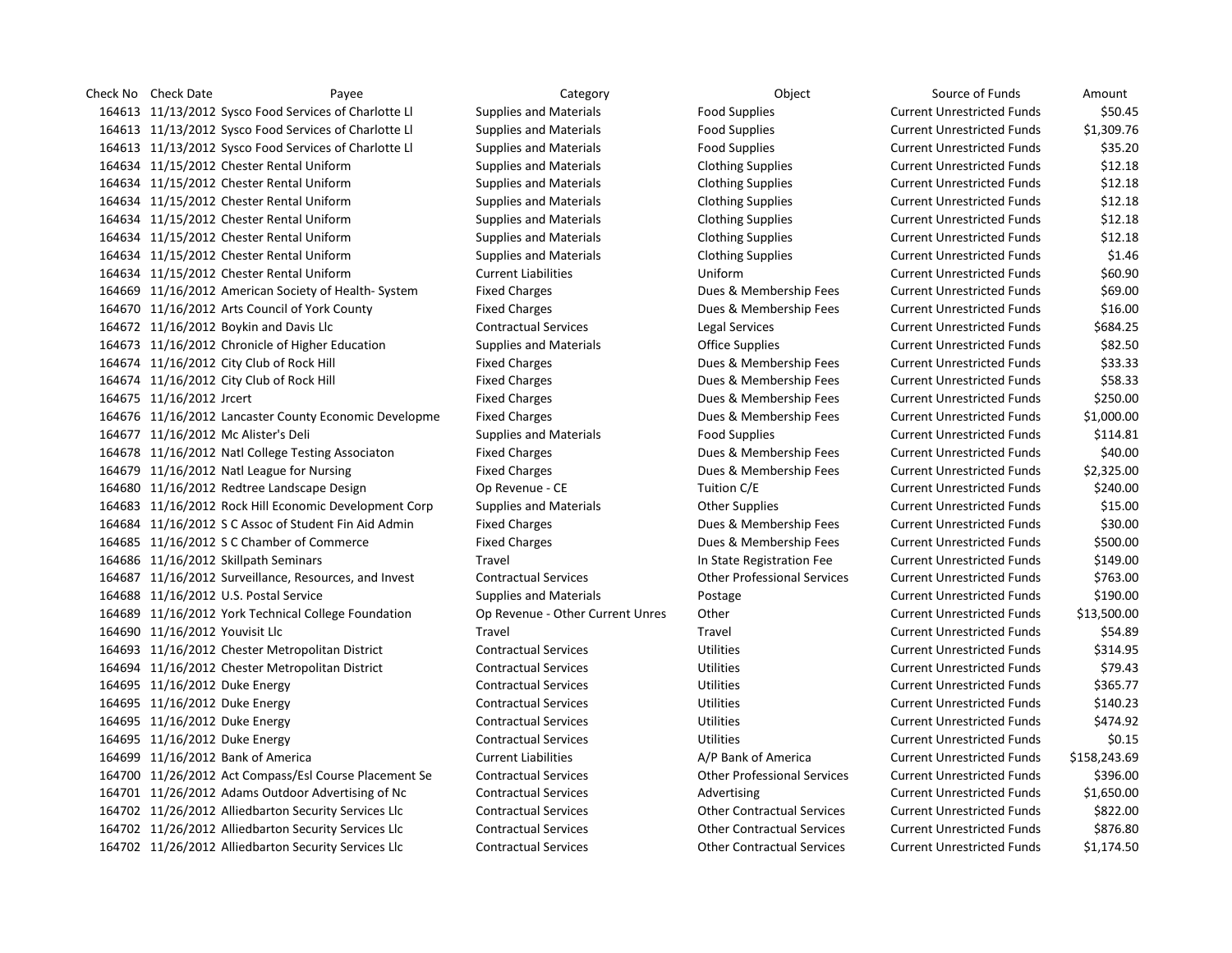Check No Check Date Payee Payee Category Category Check No Check No Cource of Funds Amount 164703 11/26/2012 Alsco Supplies and Materials Major Supplies Magior Supplies Current Unrestricted Funds \$912.06 164703 11/26/2012 Alsco Supplies and Materials Major Supplies Magior Supplies Current Unrestricted Funds \$299.87 11/26/2012 Anderson Stamp and Engraving Supplies and Materials Other Supplies Current Unrestricted Funds \$26.04 11/26/2012 Anderson Stamp and Engraving Supplies and Materials Other Supplies Current Unrestricted Funds \$36.35 11/26/2012 Atlanta Dental Supply Contractual Services General Repair Current Unrestricted Funds \$298.13 11/26/2012 Baker and Taylor Equipment Library Books, Maps & Film Current Unrestricted Funds \$11.25 164706 11/26/2012 Baker and Taylor Current Library Books, Maps & Film Current Unrestricted Funds 5100.37 11/26/2012 Baker and Taylor Equipment Library Books, Maps & Film Current Unrestricted Funds \$20.25 11/26/2012 Baker and Taylor Equipment Library Books, Maps & Film Current Unrestricted Funds \$53.61 164707 11/26/2012 Berry Company Communicatual Services Advertising Current Unrestricted Funds \$88.00 11/26/2012 Bi Lo Supplies and Materials Food Supplies Current Unrestricted Funds \$47.32 11/26/2012 Bi Lo Supplies and Materials Food Supplies Current Unrestricted Funds \$37.15 11/26/2012 Bi Lo Supplies and Materials Food Supplies Current Unrestricted Funds \$45.45 11/26/2012 Bi Lo Supplies and Materials Food Supplies Current Unrestricted Funds \$118.51 11/26/2012 Bi Lo Supplies and Materials Food Supplies Current Unrestricted Funds \$11.45 11/26/2012 Boans Locksmith Shop Contractual Services Other Professional Services Current Unrestricted Funds \$175.00 11/26/2012 Boans Locksmith Shop Contractual Services Other Professional Services Current Unrestricted Funds \$100.00 11/26/2012 Bowker Equipment Library Books, Maps & Film Current Unrestricted Funds \$2,160.00 11/26/2012 Burgess Sales & Supply Contractual Services General Repair Current Unrestricted Funds \$180.00 11/26/2012 Burgess Sales & Supply Contractual Services General Repair Current Unrestricted Funds \$265.00 11/26/2012 Burgess Sales & Supply Contractual Services General Repair Current Unrestricted Funds \$32.10 11/26/2012 Burgess Sales & Supply Contractual Services General Repair Current Unrestricted Funds \$0.24 11/26/2012 Burgess Sales & Supply Contractual Services General Repair Current Unrestricted Funds \$22.40 11/26/2012 Burgess Sales & Supply Contractual Services General Repair Current Unrestricted Funds \$330.00 11/26/2012 Burgess Sales & Supply Contractual Services General Repair Current Unrestricted Funds \$47.50 11/26/2012 Burgess Sales & Supply Contractual Services General Repair Current Unrestricted Funds \$64.00 11/26/2012 Burgess Sales & Supply Contractual Services General Repair Current Unrestricted Funds \$330.00 11/26/2012 Burgess Sales & Supply Contractual Services General Repair Current Unrestricted Funds \$47.50 11/26/2012 Burgess Sales & Supply Contractual Services General Repair Current Unrestricted Funds \$19.00 11/26/2012 Burgess Sales & Supply Contractual Services General Repair Current Unrestricted Funds \$50.00 11/26/2012 Burgess Sales & Supply Contractual Services General Repair Current Unrestricted Funds (\$0.02) 11/26/2012 C C Dickson Contractual Services General Repair Current Unrestricted Funds \$75.62 11/26/2012 Cardinal Health Supplies and Materials Education Supplies Current Unrestricted Funds \$30.92 11/26/2012 Cardinal Health Supplies and Materials Education Supplies Current Unrestricted Funds \$85.31 11/26/2012 Cardinal Health Supplies and Materials Education Supplies Current Unrestricted Funds \$86.18 11/26/2012 Cardinal Health Supplies and Materials Education Supplies Current Unrestricted Funds \$97.95 11/26/2012 Cardinal Health Supplies and Materials Education Supplies Current Unrestricted Funds \$65.50 11/26/2012 Cardinal Health Supplies and Materials Education Supplies Current Unrestricted Funds \$50.63 11/26/2012 Cardinal Health Supplies and Materials Education Supplies Current Unrestricted Funds \$46.08 11/26/2012 Cardinal Health Supplies and Materials Education Supplies Current Unrestricted Funds \$126.40 11/26/2012 Caretaker Management Service Inc Contractual Services Other Professional Services Current Unrestricted Funds \$850.00 11/26/2012 Catering Affairs Supplies and Materials Food Supplies Current Unrestricted Funds \$2,075.92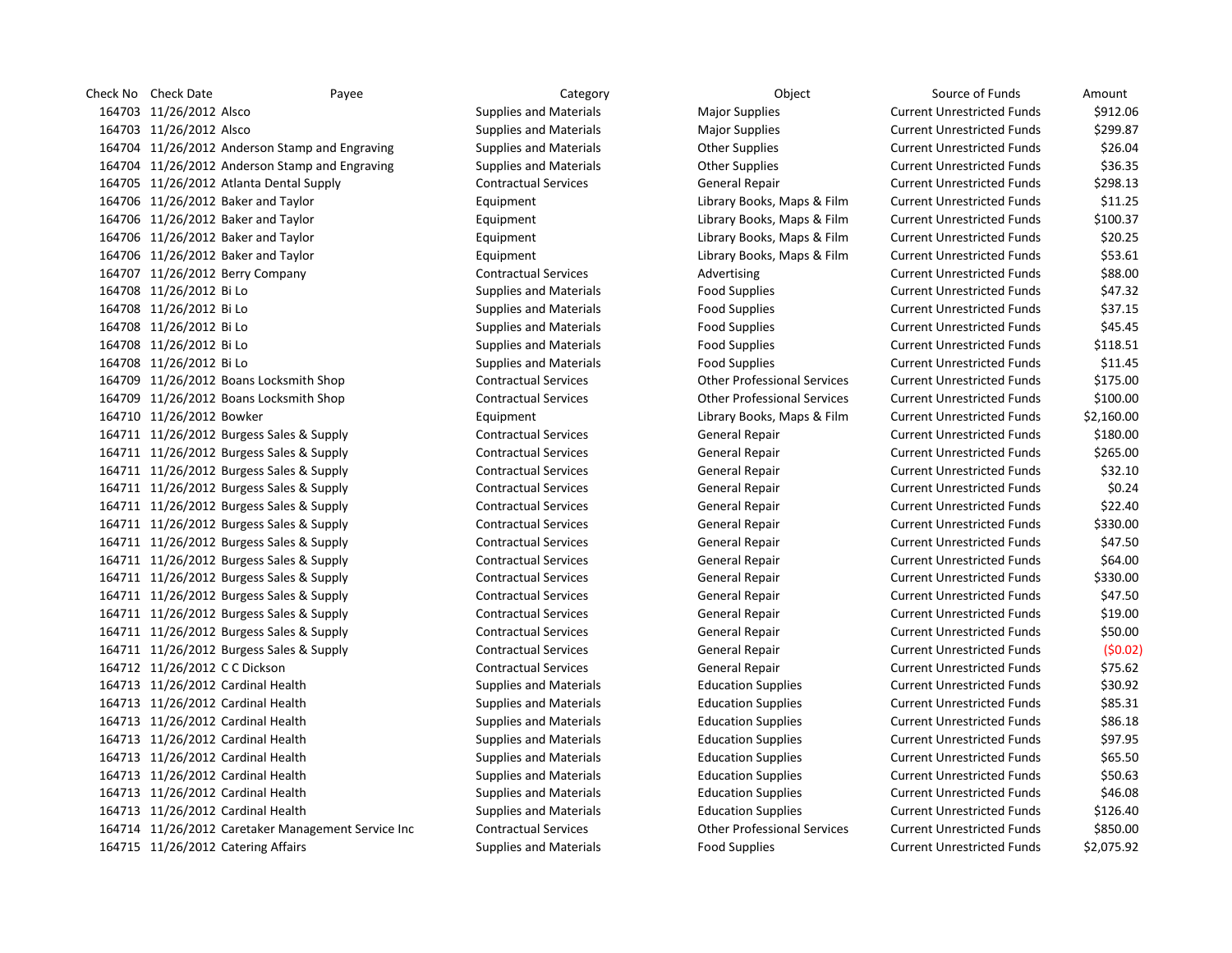Check No Check Date Payee Payee Category Category Check No Check No Cource of Funds Amount 164716 11/26/2012 City Electric Accounts - Sc Contractual Services General Repair Current Unrestricted Funds \$116.70 11/26/2012 City Electric Accounts - Sc Contractual Services General Repair Current Unrestricted Funds \$70.51 11/26/2012 Clegg's Termite & Pest Control Contractual Services Other Contractual Services Current Unrestricted Funds \$210.00 11/26/2012 Clegg's Termite & Pest Control Contractual Services Other Contractual Services Current Unrestricted Funds \$72.00 11/26/2012 Clegg's Termite & Pest Control Contractual Services Other Contractual Services Current Unrestricted Funds \$180.00 11/26/2012 Clegg's Termite & Pest Control Contractual Services Other Contractual Services Current Unrestricted Funds \$120.00 11/26/2012 Clegg's Termite & Pest Control Contractual Services Other Contractual Services Current Unrestricted Funds \$30.00 11/26/2012 Clegg's Termite & Pest Control Contractual Services Other Contractual Services Current Unrestricted Funds \$36.00 11/26/2012 Clegg's Termite & Pest Control Contractual Services Other Contractual Services Current Unrestricted Funds \$36.00 11/26/2012 Clegg's Termite & Pest Control Contractual Services Other Contractual Services Current Unrestricted Funds \$42.00 11/26/2012 Clegg's Termite & Pest Control Contractual Services Other Contractual Services Current Unrestricted Funds \$36.00 11/26/2012 Clegg's Termite & Pest Control Contractual Services Other Contractual Services Current Unrestricted Funds \$48.00 11/26/2012 Clegg's Termite & Pest Control Contractual Services Other Contractual Services Current Unrestricted Funds \$54.00 11/26/2012 Clegg's Termite & Pest Control Contractual Services Other Contractual Services Current Unrestricted Funds \$66.00 11/26/2012 Clegg's Termite & Pest Control Contractual Services Other Contractual Services Current Unrestricted Funds \$90.00 11/26/2012 Clegg's Termite & Pest Control Contractual Services Other Contractual Services Current Unrestricted Funds \$112.00 11/26/2012 Clegg's Termite & Pest Control Contractual Services Other Contractual Services Current Unrestricted Funds \$124.00 11/26/2012 Clegg's Termite & Pest Control Contractual Services Other Contractual Services Current Unrestricted Funds \$48.00 11/26/2012 Clegg's Termite & Pest Control Contractual Services Other Contractual Services Current Unrestricted Funds \$48.00 11/26/2012 Clegg's Termite & Pest Control Contractual Services Other Contractual Services Current Unrestricted Funds \$36.00 11/26/2012 Cullum Services Inc Contractual Services General Repair Current Unrestricted Funds \$1,790.00 11/26/2012 Dolores G Vees Contractual Services Education & Training Serv Current Unrestricted Funds \$200.00 11/26/2012 Ebsco Subscription Services Equipment Library Books, Maps & Film Current Unrestricted Funds \$538.20 11/26/2012 Ebsco Subscription Services Equipment Library Books, Maps & Film Current Unrestricted Funds \$18,874.44 11/26/2012 Education to Go Contractual Services Other Professional Services Current Unrestricted Funds \$240.00 11/26/2012 Elsevier Inc Supplies and Materials Education Supplies Current Unrestricted Funds \$3,660.16 11/26/2012 Elsevier Inc Supplies and Materials Education Supplies Current Unrestricted Funds \$45.42 11/26/2012 Fort Mill B B Q Comp. Supplies and Materials Food Supplies Current Unrestricted Funds \$217.00 11/26/2012 Fortune Academy Inc Contractual Services Other Professional Services Current Unrestricted Funds \$4,478.50 11/26/2012 Galls, an Aramark Company Supplies and Materials Clothing Supplies Current Unrestricted Funds \$0.66 11/26/2012 Galls, an Aramark Company Supplies and Materials Clothing Supplies Current Unrestricted Funds \$36.00 11/26/2012 Gateway Supply Company Contractual Services General Repair Current Unrestricted Funds \$92.33 11/26/2012 Gateway Supply Company Contractual Services General Repair Current Unrestricted Funds \$41.79 11/26/2012 Graybar Electric Co Contractual Services General Repair Current Unrestricted Funds \$3,297.60 11/26/2012 Graybar Electric Co Contractual Services General Repair Current Unrestricted Funds \$698.00 11/26/2012 Graybar Electric Co Contractual Services General Repair Current Unrestricted Funds \$239.68 11/26/2012 Graybar Electric Co Contractual Services General Repair Current Unrestricted Funds \$43.66 11/26/2012 Heat Transfer Sales Contractual Services General Repair Current Unrestricted Funds \$368.00 11/26/2012 Heat Transfer Sales Contractual Services General Repair Current Unrestricted Funds \$103.00 11/26/2012 Heat Transfer Sales Contractual Services General Repair Current Unrestricted Funds \$449.00 11/26/2012 Heat Transfer Sales Contractual Services General Repair Current Unrestricted Funds \$52.39 11/26/2012 Honey Baked Ham Company Supplies and Materials Food Supplies Current Unrestricted Funds \$57.52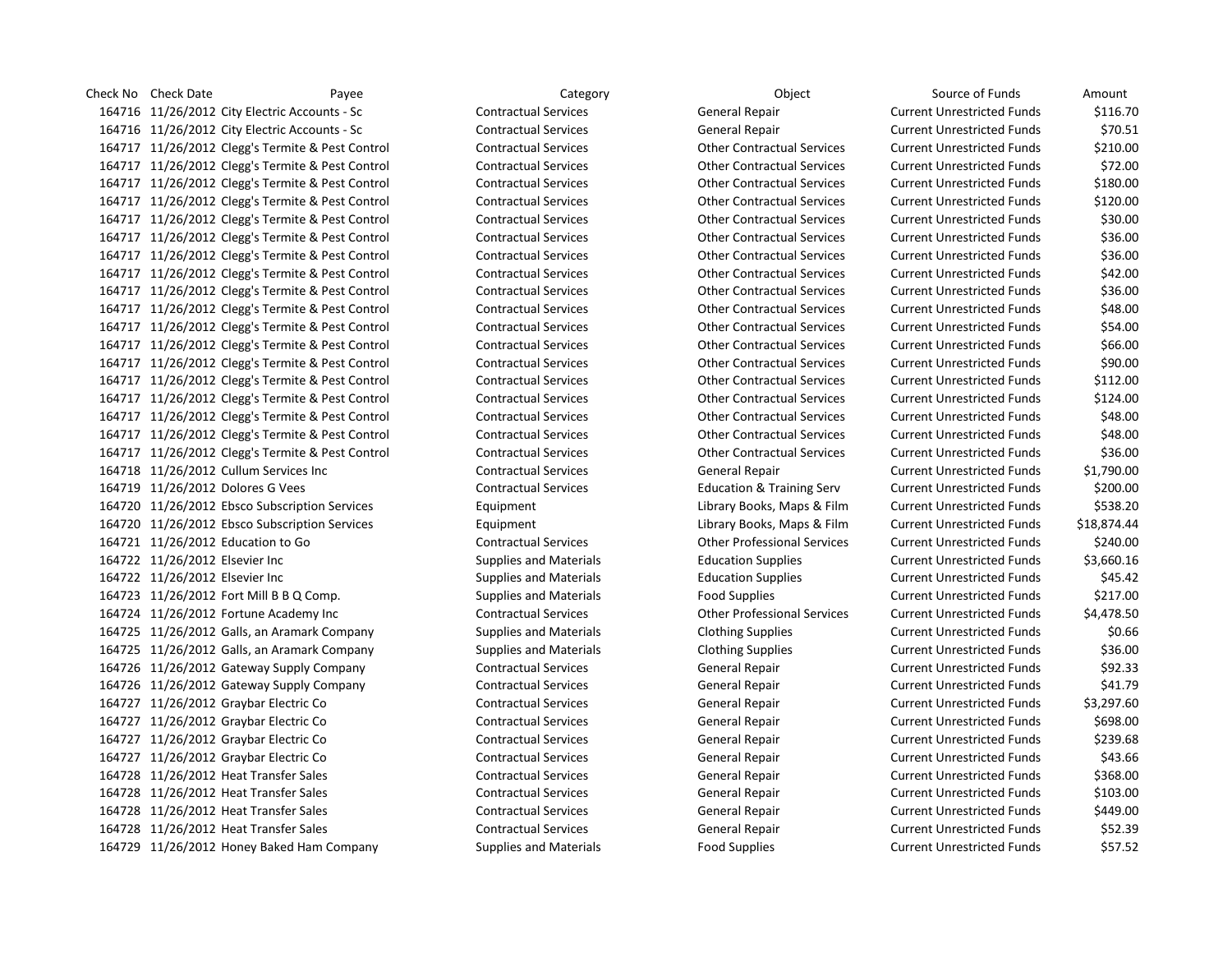Check No Check Date Payee Payee Category Category Check No Check No Cource of Funds Amount 11/26/2012 Honey Baked Ham Company Supplies and Materials Food Supplies Current Unrestricted Funds \$307.46 11/26/2012 Hunter Equipment Services Supplies and Materials Education Supplies Current Unrestricted Funds \$225.00 11/26/2012 Hunter Equipment Services Supplies and Materials Education Supplies Current Unrestricted Funds \$218.50 11/26/2012 Interior Plantscapes Llc Contractual Services Other Contractual Services Current Unrestricted Funds \$268.00 11/26/2012 Jacksons Kitchen Supplies and Materials Food Supplies Current Unrestricted Funds \$876.00 11/26/2012 Jacksons Kitchen Supplies and Materials Food Supplies Current Unrestricted Funds \$473.00 11/26/2012 Jer Group Inc Contractual Services Other Professional Services Current Unrestricted Funds \$1,608.00 11/26/2012 YTC Employee Contractual Services General Repair Current Unrestricted Funds \$54.06 11/26/2012 Kone Inc Contractual Services Other Contractual Services Current Unrestricted Funds \$440.00 164736 11/26/2012 Melanie Rowe Catering Supplies and Materials Food Supplies Current Unrestricted Funds \$327.30 11/26/2012 Melanie Rowe Catering Supplies and Materials Food Supplies Current Unrestricted Funds \$281.25 11/26/2012 Melanie Rowe Catering Supplies and Materials Food Supplies Current Unrestricted Funds \$993.75 11/26/2012 Mid-Carolina Ahec, Inc. Contractual Services Other Professional Services Current Unrestricted Funds \$4.00 11/26/2012 Mid-Carolina Ahec, Inc. Contractual Services Other Professional Services Current Unrestricted Funds \$20.00 11/26/2012 Mid-Carolina Ahec, Inc. Contractual Services Other Professional Services Current Unrestricted Funds \$16.00 11/26/2012 Mid-Carolina Ahec, Inc. Contractual Services Other Professional Services Current Unrestricted Funds \$28.00 11/26/2012 Mid-Carolina Ahec, Inc. Contractual Services Other Professional Services Current Unrestricted Funds \$20.00 11/26/2012 Millsaps Plumbing and Pump Contractual Services Other Professional Services Current Unrestricted Funds \$75.60 11/26/2012 My Spanish Teacher.Com Contractual Services Other Professional Services Current Unrestricted Funds \$50.00 11/26/2012 Oce' Imagistec Inc Supplies and Materials Photocopy Supplies Current Restricted Funds \$12.48 11/26/2012 Ontario Investments Inc Fixed Charges Leased To Own Equip Current Unrestricted Funds \$196.64 11/26/2012 Ontario Investments Inc Fixed Charges Leased To Own Equip Current Unrestricted Funds \$189.80 11/26/2012 Panera Llc Supplies and Materials Food Supplies Current Unrestricted Funds \$43.43 164744 11/26/2012 Panera Llc **Supplies and Materials** Food Supplies Food Supplies Current Unrestricted Funds \$243.50 11/26/2012 Panera Llc Supplies and Materials Food Supplies Current Unrestricted Funds \$144.97 164744 11/26/2012 Panera Llc **Supplies and Materials** Food Supplies Food Supplies Current Unrestricted Funds \$68.96 11/26/2012 Porter Paints Contractual Services General Repair Current Unrestricted Funds \$267.07 11/26/2012 Porter Paints Contractual Services General Repair Current Unrestricted Funds \$115.60 11/26/2012 Radco Construction Services Inc Contractual Services General Repair Current Unrestricted Funds \$900.00 11/26/2012 Radco Construction Services Inc Contractual Services General Repair Current Unrestricted Funds \$1,200.00 11/26/2012 Record Storage Systems Contractual Services Data Processing Serv Current Unrestricted Funds \$147.70 11/26/2012 Sign Techniques Contractual Services General Repair Current Unrestricted Funds \$25.68 11/26/2012 Snipes Supplies and Materials Janitorial Supplies Current Unrestricted Funds \$213.53 11/26/2012 Southeastern Paper Group, Inc Supplies and Materials Janitorial Supplies Current Unrestricted Funds \$1,667.01 11/26/2012 Southeastern Paper Group, Inc Supplies and Materials Janitorial Supplies Current Unrestricted Funds \$138.74 11/26/2012 Staffmark Contractual Services Other Professional Services Current Unrestricted Funds \$501.86 11/26/2012 Staffmark Contractual Services Other Professional Services Current Unrestricted Funds \$504.42 11/26/2012 Staffmark Contractual Services Other Professional Services Current Unrestricted Funds \$255.40 11/26/2012 Staffmark Contractual Services Other Contractual Services Current Unrestricted Funds \$1,050.28 11/26/2012 Staffmark Contractual Services Other Professional Services Current Unrestricted Funds \$255.40 11/26/2012 Staffmark Contractual Services Other Contractual Services Current Unrestricted Funds \$1,138.60 11/26/2012 U Save Auto Rental Travel Travel Current Unrestricted Funds \$67.78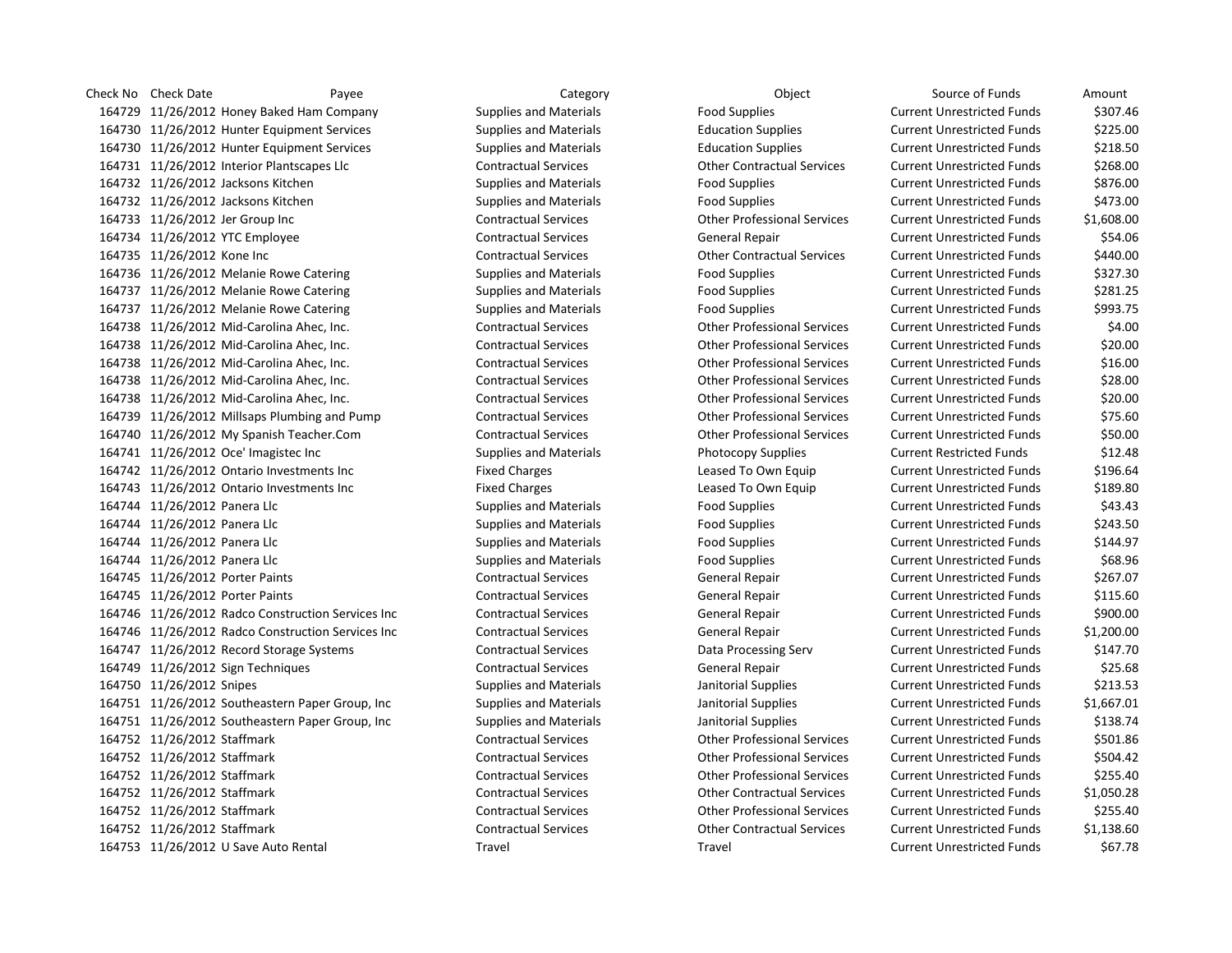| Check No Check Date<br>Payee                          |                            | Category                         | Object                             | Source of Funds                   | Amount      |
|-------------------------------------------------------|----------------------------|----------------------------------|------------------------------------|-----------------------------------|-------------|
| 164753 11/26/2012 U Save Auto Rental                  | <b>Travel</b>              |                                  | Travel                             | <b>Current Unrestricted Funds</b> | \$112.95    |
| 164753 11/26/2012 U Save Auto Rental                  | Travel                     |                                  | Travel                             | <b>Current Unrestricted Funds</b> | \$61.95     |
| 164753 11/26/2012 U Save Auto Rental                  | Travel                     |                                  | Travel                             | <b>Current Unrestricted Funds</b> | \$169.59    |
| 164753 11/26/2012 U Save Auto Rental                  | Travel                     |                                  | Travel                             | <b>Current Unrestricted Funds</b> | \$145.84    |
| 164753 11/26/2012 U Save Auto Rental                  | Travel                     |                                  | Travel                             | <b>Current Unrestricted Funds</b> | \$64.48     |
| 164753 11/26/2012 U Save Auto Rental                  | Travel                     |                                  | Travel                             | <b>Current Unrestricted Funds</b> | \$66.52     |
| 164753 11/26/2012 U Save Auto Rental                  | Travel                     |                                  | Travel                             | <b>Current Unrestricted Funds</b> | \$181.64    |
| 164753 11/26/2012 U Save Auto Rental                  | Travel                     |                                  | Travel                             | <b>Current Unrestricted Funds</b> | \$128.69    |
| 164753 11/26/2012 U Save Auto Rental                  | Travel                     |                                  | Travel                             | <b>Current Unrestricted Funds</b> | \$52.30     |
| 164754 11/26/2012 Uni Guard Security Agency Inc       |                            | <b>Contractual Services</b>      | <b>Other Professional Services</b> | <b>Current Unrestricted Funds</b> | \$190.00    |
| 164755 11/26/2012 Waste Management of the Carolinas   |                            | <b>Contractual Services</b>      | <b>Utilities</b>                   | <b>Current Unrestricted Funds</b> | \$169.05    |
| 164756 11/26/2012 Southern Educational Systems        | Equipment                  |                                  | <b>Educational Equipment</b>       | <b>Current Restricted Funds</b>   | \$22,115.00 |
| 164756 11/26/2012 Southern Educational Systems        | Equipment                  |                                  | <b>Educational Equipment</b>       | <b>Current Restricted Funds</b>   | \$1,473.62  |
| 164757 11/26/2012 Business Card                       | Travel                     |                                  | Travel                             | <b>Current Unrestricted Funds</b> | \$569.81    |
| 164757 11/26/2012 Business Card                       |                            | <b>Contractual Services</b>      | <b>Other Contractual Services</b>  | <b>Current Unrestricted Funds</b> | \$672.86    |
| 164758 11/26/2012 Business Card                       |                            | <b>Supplies and Materials</b>    | <b>Food Supplies</b>               | <b>Current Restricted Funds</b>   | \$65.44     |
| 164758 11/26/2012 Business Card                       |                            | <b>Supplies and Materials</b>    | <b>Food Supplies</b>               | <b>Current Unrestricted Funds</b> | \$69.13     |
| 164758 11/26/2012 Business Card                       |                            | <b>Supplies and Materials</b>    | <b>Food Supplies</b>               | <b>Current Unrestricted Funds</b> | \$65.35     |
| 164758 11/26/2012 Business Card                       |                            | <b>Supplies and Materials</b>    | <b>Food Supplies</b>               | <b>Current Unrestricted Funds</b> | \$76.30     |
| 164759 11/27/2012 Cox's Rock Hill Inc                 |                            | <b>Contractual Services</b>      | <b>Other Professional Services</b> | <b>Current Unrestricted Funds</b> | \$50.00     |
| 164760 11/27/2012 Sylvia Hawkins                      |                            | <b>Contractual Services</b>      | <b>Other Contractual Services</b>  | <b>Current Unrestricted Funds</b> | \$550.00    |
| 164905 11/28/2012 Rotary Club of Rock Hill            | <b>Current Assets</b>      |                                  | <b>Prepaid Expenses</b>            | <b>Current Unrestricted Funds</b> | \$348.00    |
| 164906 11/28/2012 Duke Energy                         |                            | <b>Contractual Services</b>      | Utilities                          | <b>Current Unrestricted Funds</b> | \$4,348.93  |
| 164907 11/28/2012 Government Finance Officers Assoc   | <b>Fixed Charges</b>       |                                  | Dues & Membership Fees             | <b>Current Unrestricted Funds</b> | \$435.00    |
| 164908 11/28/2012 Lrmc - Xray Education Fund          | Travel                     |                                  | Out of State Registration Fees     | <b>Current Unrestricted Funds</b> | \$160.00    |
| 164908 11/28/2012 Lrmc - Xray Education Fund          | Travel                     |                                  | Out of State Registration Fees     | <b>Current Unrestricted Funds</b> | \$160.00    |
| 164910 11/28/2012 S C State Board for Tech and Comp E | <b>Current Liabilities</b> |                                  | <b>Unemployment Tax Matching</b>   | <b>Current Unrestricted Funds</b> | \$79,423.07 |
| 164911 11/29/2012 Accred Board for Eng and Tech       | <b>Fixed Charges</b>       |                                  | Dues & Membership Fees             | <b>Current Unrestricted Funds</b> | \$3,300.00  |
| 164912 11/29/2012 Cline Brandt Kochenower and Company |                            | <b>Contractual Services</b>      | Auditing, Acct, Fin. Services      | <b>Current Unrestricted Funds</b> | \$2,250.00  |
| 164912 11/29/2012 Cline Brandt Kochenower and Company |                            | <b>Contractual Services</b>      | Auditing, Acct, Fin. Services      | <b>Current Unrestricted Funds</b> | \$72.50     |
| 164915 11/29/2012 Natl Assoc for Developmental Educ   | Travel                     |                                  | Out of State Registration Fees     | <b>Current Unrestricted Funds</b> | \$335.00    |
| 164915 11/29/2012 Natl Assoc for Developmental Educ   | Travel                     |                                  | Out of State Registration Fees     | <b>Current Unrestricted Funds</b> | \$325.00    |
| 164915 11/29/2012 Natl Assoc for Developmental Educ   | Travel                     |                                  | Out of State Registration Fees     | <b>Current Unrestricted Funds</b> | \$335.00    |
| 164917 11/29/2012 S C Higher Education Foundation Inc | Travel                     |                                  | In State Registration Fee          | <b>Current Unrestricted Funds</b> | \$300.00    |
| 164918 11/29/2012 York County Treasurer               |                            | <b>Contractual Services</b>      | General Repair                     | <b>Current Unrestricted Funds</b> | \$144.17    |
| 164921 11/30/2012 Barnes and Noble College Bookstore  | <b>Current Liabilities</b> |                                  | A/P College Barnes & Noble         | <b>Current Unrestricted Funds</b> | \$726.39    |
| 164921 11/30/2012 Barnes and Noble College Bookstore  | <b>Current Liabilities</b> |                                  | A/P College Barnes & Noble         | <b>Current Unrestricted Funds</b> | \$1,106.56  |
| 164921 11/30/2012 Barnes and Noble College Bookstore  | <b>Current Liabilities</b> |                                  | A/P College Barnes & Noble         | <b>Current Unrestricted Funds</b> | \$1,498.71  |
| 164921 11/30/2012 Barnes and Noble College Bookstore  | <b>Current Liabilities</b> |                                  | A/P College Barnes & Noble         | <b>Current Unrestricted Funds</b> | \$1,075.22  |
| 164925 11/30/2012 Surveillance, Resources, and Invest |                            | Op Revenue - Other Current Unres | SRI                                | <b>Current Unrestricted Funds</b> | \$6,594.50  |
| 164927 11/30/2012 First Sun Solutions                 |                            | <b>Contractual Services</b>      | <b>Other Professional Services</b> | <b>Current Restricted Funds</b>   | \$40.00     |
| 164928 11/30/2012 Petty Cash                          |                            | <b>Supplies and Materials</b>    | <b>Education Supplies</b>          | <b>Current Unrestricted Funds</b> | \$47.98     |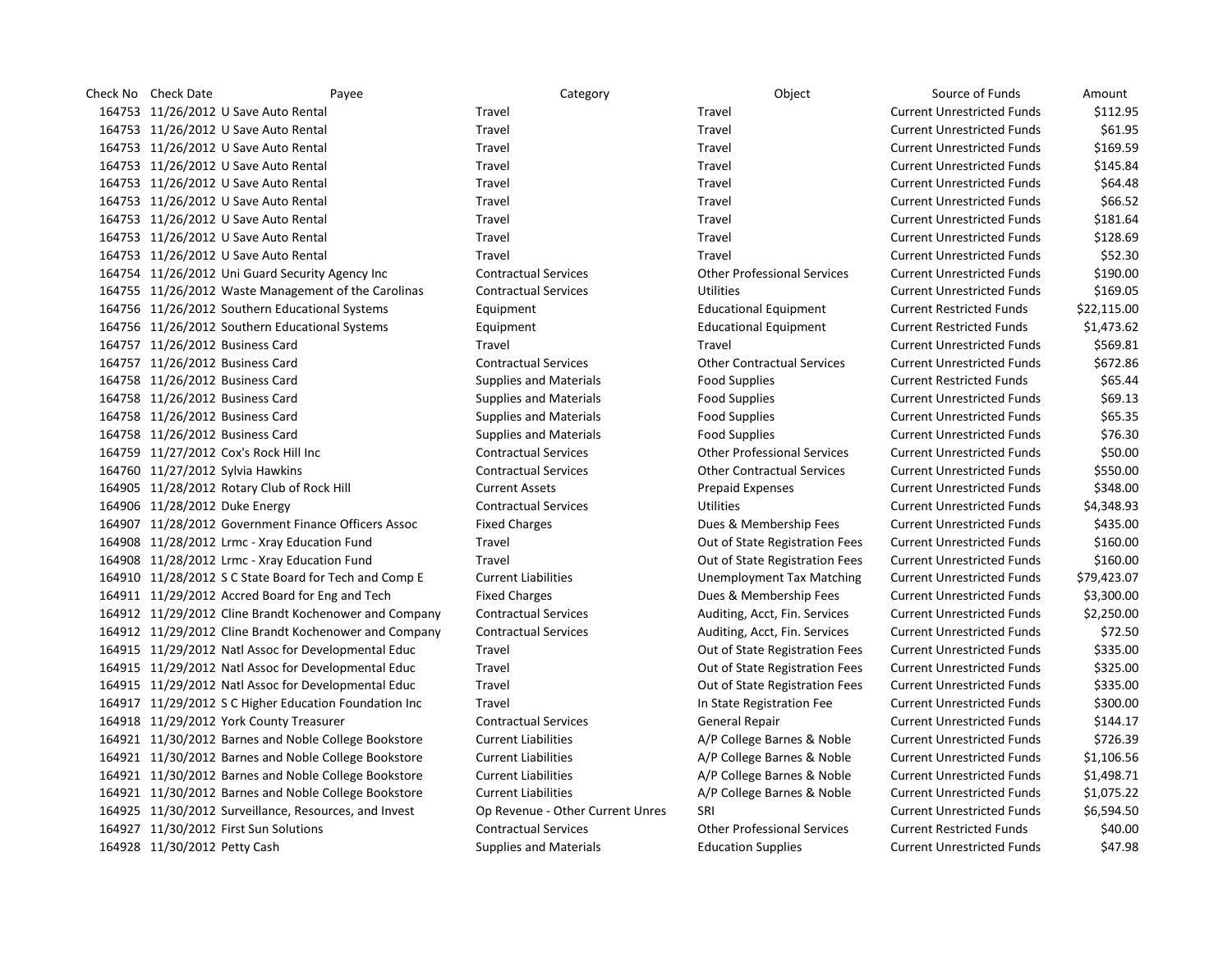|          | Check No Check Date                 | Payee | Category                      | Object                               | Source of Funds                   | Amount   |
|----------|-------------------------------------|-------|-------------------------------|--------------------------------------|-----------------------------------|----------|
|          | 164928 11/30/2012 Petty Cash        |       | <b>Supplies and Materials</b> | <b>Food Supplies</b>                 | <b>Current Unrestricted Funds</b> | \$2.76   |
|          | 164928 11/30/2012 Petty Cash        |       | <b>Supplies and Materials</b> | <b>Education Supplies</b>            | <b>Current Unrestricted Funds</b> | \$14.28  |
|          | 164928 11/30/2012 Petty Cash        |       | <b>Supplies and Materials</b> | <b>Education Supplies</b>            | <b>Current Restricted Funds</b>   | \$15.37  |
|          | 164928 11/30/2012 Petty Cash        |       | <b>Supplies and Materials</b> | <b>Food Supplies</b>                 | <b>Current Unrestricted Funds</b> | \$25.00  |
|          | 164928 11/30/2012 Petty Cash        |       | <b>Supplies and Materials</b> | <b>Education Supplies</b>            | <b>Current Unrestricted Funds</b> | \$15.35  |
|          | 164928 11/30/2012 Petty Cash        |       | <b>Supplies and Materials</b> | Postage                              | <b>Current Unrestricted Funds</b> | \$21.36  |
|          | 164929 11/30/2012 American Airlines |       | Travel                        | Out of State Air Trans               | <b>Current Unrestricted Funds</b> | \$347.70 |
|          | 164929 11/30/2012 American Airlines |       | Travel                        | Out of State Air Trans               | <b>Current Unrestricted Funds</b> | \$214.10 |
|          | 164929 11/30/2012 American Airlines |       | Travel                        | Out of State Air Trans               | <b>Current Unrestricted Funds</b> | \$240.00 |
|          | 164929 11/30/2012 American Airlines |       | <b>Contractual Services</b>   | Non State Employee Travel            | <b>Current Unrestricted Funds</b> | \$214.10 |
|          | 164929 11/30/2012 American Airlines |       | Travel                        | Out of State Air Trans               | <b>Current Unrestricted Funds</b> | \$743.80 |
|          | 164930 11/30/2012 American Airlines |       | Travel                        | Out of State Air Trans               | <b>Current Unrestricted Funds</b> | \$315.10 |
|          | 164930 11/30/2012 American Airlines |       | Travel                        | Out of State Air Trans               | <b>Current Unrestricted Funds</b> | \$362.10 |
|          | 164930 11/30/2012 American Airlines |       | Travel                        | Out of State Air Trans               | <b>Current Unrestricted Funds</b> | \$362.10 |
| E0004052 | 11/1/2012 YTC Employee              |       | Travel                        | In State Priv Auto                   | <b>Current Unrestricted Funds</b> | \$77.37  |
| E0004052 | 11/1/2012 YTC Employee              |       | Travel                        | In State Misc Travel Exp             | <b>Current Unrestricted Funds</b> | \$8.00   |
| E0004053 | 11/1/2012 YTC Employee              |       | <b>Contractual Services</b>   | <b>Education &amp; Training Serv</b> | <b>Current Unrestricted Funds</b> | \$855.00 |
| E0004054 | 11/1/2012 YTC Employee              |       | Travel                        | Out of State Other Trans             | <b>Current Unrestricted Funds</b> | \$7.00   |
| E0004054 | 11/1/2012 YTC Employee              |       | Travel                        | Out of State Priv Auto               | <b>Current Unrestricted Funds</b> | \$29.40  |
| E0004054 | 11/1/2012 YTC Employee              |       | Travel                        | Out of State Meals                   | <b>Current Unrestricted Funds</b> | \$73.00  |
| E0004055 | 11/1/2012 YTC Employee              |       | Travel                        | Out of State Priv Auto               | <b>Current Unrestricted Funds</b> | \$91.92  |
| E0004055 | 11/1/2012 YTC Employee              |       | Travel                        | Out of State Meals                   | <b>Current Unrestricted Funds</b> | \$36.00  |
| E0004056 | 11/5/2012 YTC Employee              |       | Travel                        | Out of State Priv Auto               | <b>Current Unrestricted Funds</b> | \$576.40 |
| E0004056 | 11/5/2012 YTC Employee              |       | Travel                        | Out of State Lodging                 | <b>Current Unrestricted Funds</b> | \$829.10 |
| E0004056 | 11/5/2012 YTC Employee              |       | Travel                        | Out of State Meals                   | <b>Current Unrestricted Funds</b> | \$171.00 |
| E0004057 | 11/7/2012 YTC Employee              |       | Travel                        | In State Priv Auto                   | <b>Current Unrestricted Funds</b> | \$145.32 |
| E0004057 | 11/7/2012 YTC Employee              |       | Travel                        | Out of State Priv Auto               | <b>Current Unrestricted Funds</b> | \$34.26  |
| E0004057 | 11/7/2012 YTC Employee              |       | Travel                        | In State Priv Auto                   | <b>Current Unrestricted Funds</b> | \$45.27  |
| E0004120 | 11/13/2012 YTC Employee             |       | Travel                        | Out of State Priv Auto               | <b>Current Unrestricted Funds</b> | \$16.97  |
|          | E0004121 11/13/2012 YTC Employee    |       | Travel                        | In State Priv Auto                   | <b>Current Unrestricted Funds</b> | \$89.08  |
| E0004122 | 11/13/2012 YTC Employee             |       | Travel                        | Out of State Priv Auto               | <b>Current Unrestricted Funds</b> | \$17.28  |
|          | E0004123 11/13/2012 YTC Employee    |       | <b>Contractual Services</b>   | Telephone                            | <b>Current Restricted Funds</b>   | \$154.44 |
|          | E0004124 11/13/2012 YTC Employee    |       | Travel                        | In State Priv Auto                   | <b>Current Restricted Funds</b>   | \$189.81 |
|          | E0004124 11/13/2012 YTC Employee    |       | Travel                        | In State Lodging                     | <b>Current Restricted Funds</b>   | \$288.96 |
|          | E0004124 11/13/2012 YTC Employee    |       | Travel                        | In State Misc Travel Exp             | <b>Current Restricted Funds</b>   | \$10.80  |
|          | E0004124 11/13/2012 YTC Employee    |       | Travel                        | In State Meals                       | <b>Current Restricted Funds</b>   | \$38.00  |
|          | E0004124 11/13/2012 YTC Employee    |       | Travel                        | In State Priv Auto                   | <b>Current Restricted Funds</b>   | \$50.73  |
|          | E0004137 11/16/2012 YTC Employee    |       | Travel                        | Out of State Air Trans               | <b>Current Unrestricted Funds</b> | \$436.10 |
|          | E0004137 11/16/2012 YTC Employee    |       | Travel                        | Out of State Priv Auto               | <b>Current Unrestricted Funds</b> | \$30.14  |
|          | E0004137 11/16/2012 YTC Employee    |       | Travel                        | Out of State Other Trans             | <b>Current Unrestricted Funds</b> | \$264.01 |
|          | E0004137 11/16/2012 YTC Employee    |       | Travel                        | Out of State Lodging                 | <b>Current Unrestricted Funds</b> | \$322.32 |
|          | F0004137 11/16/2012 YTC Employee    |       | Travel                        | Out of State Misc Travel             | Current Unrestricted Funds        | \$26.00  |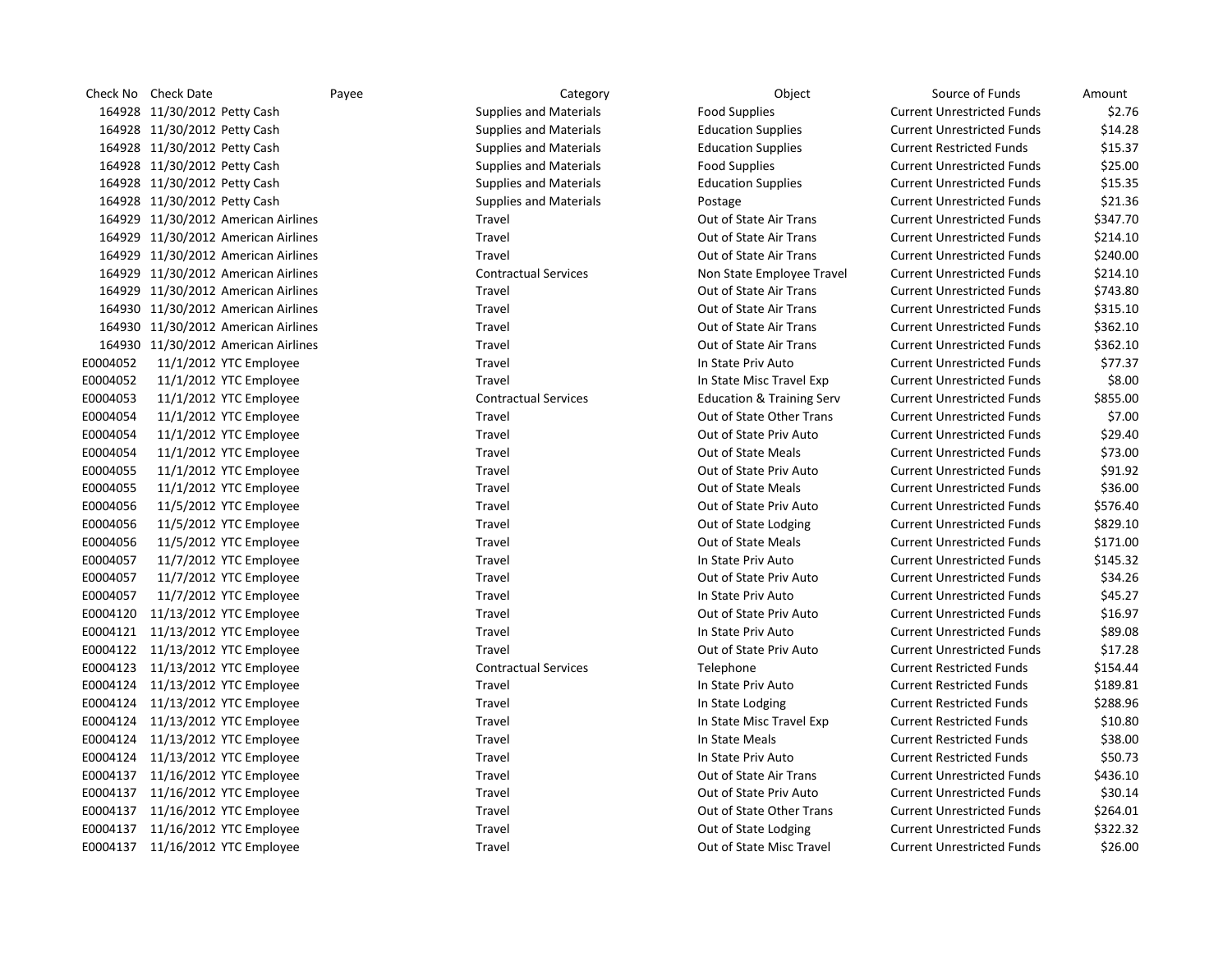| Check No | Check Date                       | Payee | Category                      | Object                         | Source of Funds                   | Amount   |
|----------|----------------------------------|-------|-------------------------------|--------------------------------|-----------------------------------|----------|
| E0004137 | 11/16/2012 YTC Employee          |       | Travel                        | Out of State Meals             | <b>Current Unrestricted Funds</b> | \$75.00  |
| E0004138 | 11/16/2012 YTC Employee          |       | <b>Supplies and Materials</b> | <b>Food Supplies</b>           | <b>Current Unrestricted Funds</b> | \$25.71  |
|          | E0004140 11/19/2012 YTC Employee |       | Travel                        | In State Meals                 | <b>Current Unrestricted Funds</b> | \$14.00  |
|          | E0004141 11/19/2012 YTC Employee |       | Travel                        | In State Priv Auto             | <b>Current Unrestricted Funds</b> | \$255.30 |
|          | E0004142 11/19/2012 YTC Employee |       | Travel                        | In State Priv Auto             | <b>Current Restricted Funds</b>   | \$102.68 |
|          | E0004143 11/19/2012 YTC Employee |       | Travel                        | In State Priv Auto             | <b>Current Unrestricted Funds</b> | \$23.77  |
|          | E0004144 11/19/2012 YTC Employee |       | Travel                        | In State Priv Auto             | <b>Current Unrestricted Funds</b> | \$38.71  |
|          | E0004145 11/19/2012 YTC Employee |       | Travel                        | Out of State Priv Auto         | <b>Current Unrestricted Funds</b> | \$39.74  |
| E0004146 | 11/19/2012 YTC Employee          |       | Travel                        | In State Meals                 | <b>Current Unrestricted Funds</b> | \$30.00  |
|          | E0004147 11/19/2012 YTC Employee |       | Travel                        | In State Priv Auto             | <b>Current Unrestricted Funds</b> | \$23.20  |
| E0004148 | 11/19/2012 YTC Employee          |       | Travel                        | In State Priv Auto             | <b>Current Unrestricted Funds</b> | \$17.68  |
| E0004149 | 11/19/2012 YTC Employee          |       | Travel                        | In State Priv Auto             | <b>Current Unrestricted Funds</b> | \$351.31 |
| E0004150 | 11/19/2012 YTC Employee          |       | Travel                        | In State Priv Auto             | <b>Current Unrestricted Funds</b> | \$3.04   |
| E0004150 | 11/19/2012 YTC Employee          |       | Travel                        | In State Priv Auto             | <b>Current Unrestricted Funds</b> | \$23.52  |
| E0004150 | 11/19/2012 YTC Employee          |       | Travel                        | In State Priv Auto             | <b>Current Unrestricted Funds</b> | \$48.21  |
|          | E0004151 11/19/2012 YTC Employee |       | Travel                        | <b>Out of State Meals</b>      | <b>Current Unrestricted Funds</b> | \$89.00  |
|          | E0004152 11/19/2012 YTC Employee |       | <b>Contractual Services</b>   | Telephone                      | <b>Current Restricted Funds</b>   | \$154.89 |
|          | E0004153 11/19/2012 YTC Employee |       | Travel                        | In State Priv Auto             | <b>Current Unrestricted Funds</b> | \$57.74  |
|          | E0004154 11/19/2012 YTC Employee |       | Travel                        | In State Priv Auto             | <b>Current Unrestricted Funds</b> | \$25.10  |
|          | E0004155 11/19/2012 YTC Employee |       | Travel                        | In State Priv Auto             | <b>Current Unrestricted Funds</b> | \$98.61  |
|          | E0004156 11/19/2012 YTC Employee |       | Travel                        | In State Priv Auto             | <b>Current Unrestricted Funds</b> | \$198.72 |
|          | E0004156 11/19/2012 YTC Employee |       | Travel                        | In State Lodging               | <b>Current Unrestricted Funds</b> | \$238.56 |
|          | E0004156 11/19/2012 YTC Employee |       | Travel                        | In State Meals                 | <b>Current Unrestricted Funds</b> | \$52.00  |
|          | E0004157 11/19/2012 YTC Employee |       | Travel                        | In State Priv Auto             | <b>Current Unrestricted Funds</b> | \$47.74  |
|          | E0004176 11/28/2012 YTC Employee |       | Travel                        | In State Priv Auto             | <b>Current Unrestricted Funds</b> | \$695.97 |
| E0004177 | 11/28/2012 YTC Employee          |       | Travel                        | In State Priv Auto             | <b>Current Restricted Funds</b>   | \$98.74  |
|          | E0004178 11/28/2012 YTC Employee |       | Travel                        | In State Priv Auto             | <b>Current Unrestricted Funds</b> | \$76.70  |
| E0004178 | 11/28/2012 YTC Employee          |       | Travel                        | In State Misc Travel Exp       | <b>Current Unrestricted Funds</b> | \$8.00   |
| E0004179 | 11/28/2012 YTC Employee          |       | Travel                        | In State Priv Auto             | <b>Current Unrestricted Funds</b> | \$78.25  |
| E0004180 | 11/28/2012 YTC Employee          |       | Travel                        | Out of State Priv Auto         | <b>Current Unrestricted Funds</b> | \$15.54  |
| E0004180 | 11/28/2012 YTC Employee          |       | Travel                        | Out of State Lodging           | <b>Current Unrestricted Funds</b> | \$165.39 |
| E0004180 | 11/28/2012 YTC Employee          |       | Travel                        | Out of State Meals             | <b>Current Unrestricted Funds</b> | \$39.00  |
| E0004180 | 11/28/2012 YTC Employee          |       | Travel                        | Out of State Priv Auto         | <b>Current Unrestricted Funds</b> | \$15.54  |
| E0004180 | 11/28/2012 YTC Employee          |       | Travel                        | Out of State Other Trans       | <b>Current Unrestricted Funds</b> | \$52.56  |
| E0004180 | 11/28/2012 YTC Employee          |       | Travel                        | Out of State Lodging           | <b>Current Unrestricted Funds</b> | \$538.36 |
| E0004180 | 11/28/2012 YTC Employee          |       | Travel                        | Out of State Misc Travel       | <b>Current Unrestricted Funds</b> | \$36.00  |
| E0004180 | 11/28/2012 YTC Employee          |       | Travel                        | Out of State Air Trans         | <b>Current Unrestricted Funds</b> | \$50.00  |
| E0004180 | 11/28/2012 YTC Employee          |       | Travel                        | Out of State Registration Fees | <b>Current Unrestricted Funds</b> | \$370.00 |
| E0004180 | 11/28/2012 YTC Employee          |       | Travel                        | Out of State Meals             | <b>Current Unrestricted Funds</b> | \$80.00  |
|          | E0004181 11/29/2012 YTC Employee |       | Travel                        | In State Priv Auto             | <b>Current Unrestricted Funds</b> | \$83.47  |
|          | E0004182 11/29/2012 YTC Employee |       | Travel                        | Out of State Priv Auto         | <b>Current Unrestricted Funds</b> | \$18.63  |
|          | E0004183 11/29/2012 YTC Employee |       | Travel                        | In State Priv Auto             | <b>Current Unrestricted Funds</b> | \$155.40 |
|          |                                  |       |                               |                                |                                   |          |